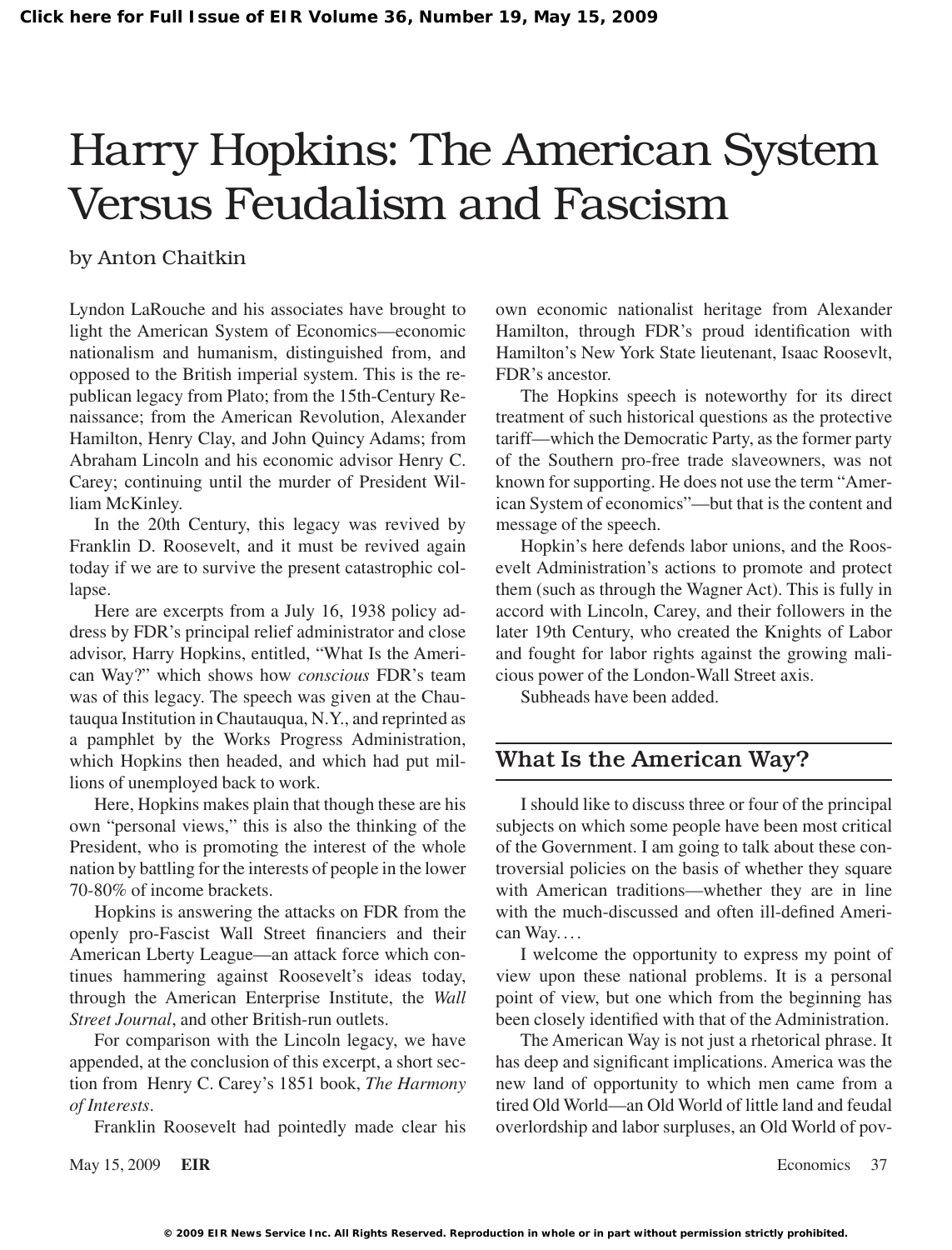

*President Franklin Roosevelt and his ally Harry Hopkins (left) formed a powerful team which consciously set about to revive the America's republican legacy, dating back to Plato, in their fight against the Fascist financial predators.*

erty and human resignation. . .. Here ... the rights a man might enjoy, the heights he might scale, were not limited by his family tree but rather by his own individual ability....

Our colonies were peopled, not by aristocrats, but chiefly by the lower third of Europe's population. The scum of Europe, certain haughty Old World rulers called them. Our colonists knew from experience the bitterness of social injustice, of living in lands where there were opportunities only for the few. They started anew with the democratic ideal of the dignity and value of the individual.

Democracy is not exclusively an American idea. It goes back to the ideals of the Greek city-states. But we gave it a peculiarly American slant. We gave it a vigor and a reality which the eighteenth- and nineteenth-century democratic revolutions of Europe never approached. Over there the democratic revolutions superimposed a veneer of political equality upon a social system that was anti-democratic through and through, a social system dominated by economic and class inequalities.

Over here, during the period when we were a country of pioneer farmers without much industry, we had a thoroughgoing democracy—a democracy which worked so well that Thomas Jefferson actually was afraid of spoiling it by encouraging industrialism and the development of large cities. He preferred to have us continue to import our manufactured products from Europe. ...

We did not remain long in Jefferson's Arcadia. We embarked actively and aggressively upon a career of industrialism. And as we progressed ... our businessmen made certain basic assumptions as to their rights and privileges. [In their view,] the government was to keep the peace, carry the mail, protect the borders, and defend the rights of men against trespass. Business, or the citizens who were in commerce, were to have charge of the earning of money, the investment of it, and the distribution of it.

... Government began to step in with corrective action more than 100 years ago. Government protected American industry with the tariff as far back as 1816....

[In 1816, the newly revived nationalist movement led by Henry Clay and Mathew Carey elected Monroe President, restored the Bank of the United States, and passed a protective tariff.—ahc]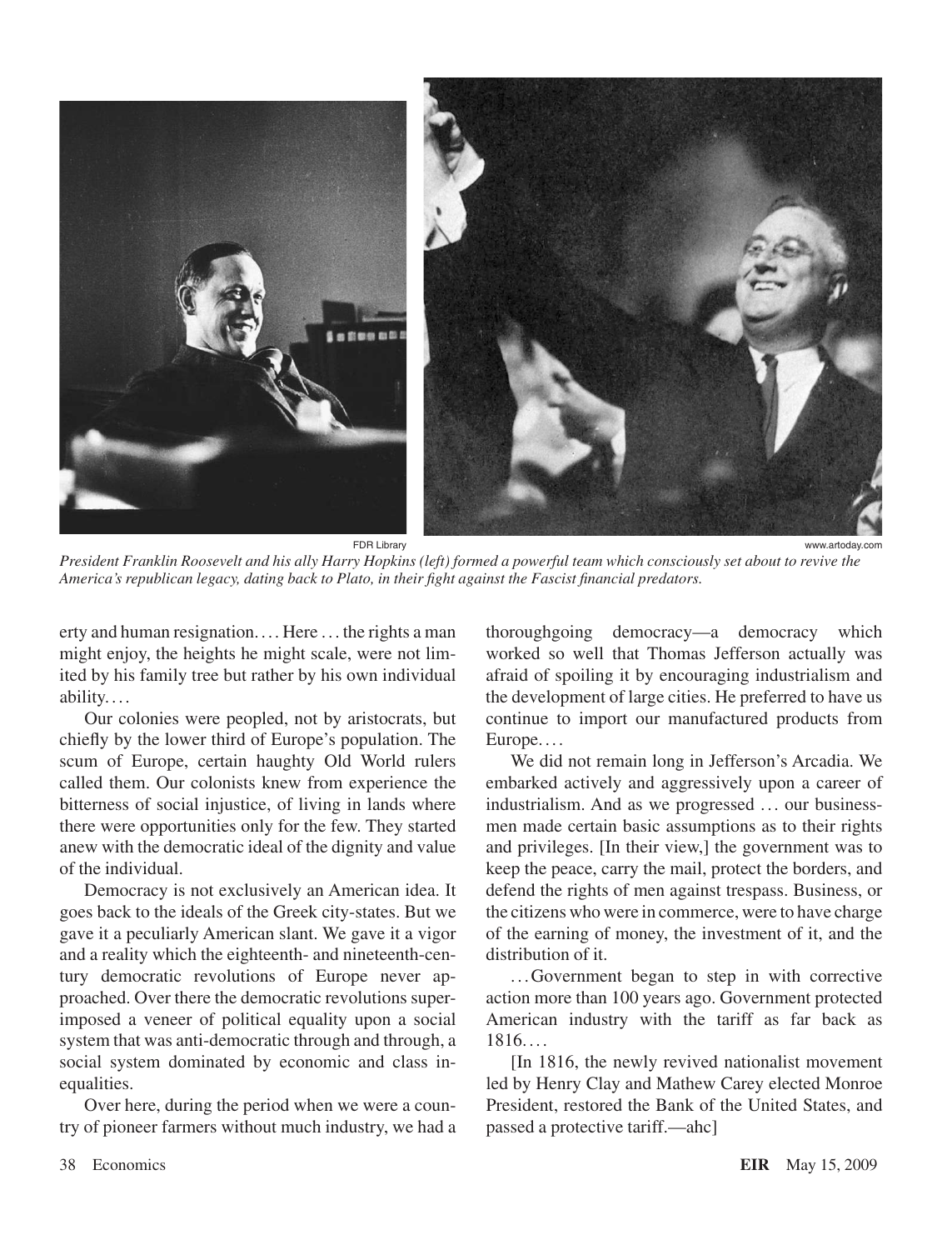#### **Big Business and the Threat of Fascism**

To be blunt, predatory business refused to take responsibility along with the privileges. ...

Big business grew steadily richer and more acquisitive. Surely, I don't need to repeat the tragic story of the little merchants who lost their stores and stayed on as managers or clerks, of the farm owners who became tenants, of the army of trustful workers who lost their savings in bad securities or bad banks, of the holding companies which milked the operating companies and kept up utility rates, of the margin buyers and the sucker lists. Even in times of panic, monopolies held up prices and cut production, creating mass unemployment.

The American people ... turned for protection to the only agency to which a democratic people *would* turn to their Government. That is why we have the present Administration in Washington.

. . .In early 1933 the country was on the brink of calamity. Millions of farmers and homeowners were about to lose their land, their homes, and their savings. It would have meant such a redivision of ownership, such a concentration of feudal overlordship at the top and economic serfdom at the bottom that the American Way would have become a mere memory.

We could have lost, at one stroke the whole American system of free enterprise, and we could have lost it with all the paraphernalia of due process of law which was designed precisely to safeguard it. One must not forget that dictators have come into power without violating the legal forms, and that but a few weeks ago a once-proud people committed suicide as a nation in the proper constitutional manner. ...

[Hitler's German army had moved into Austria on March 12, 1938. Within a month—three months before this speech by Hopkins—the Nazis conducted a fake plebiscite through which the Austrians, under the gun, voted to merge their country into Hitler's Third Reich. ahc]

#### **The General Welfare**

Government, by consent of the governed, *must* be concerned primarily with the welfare of the Nation and all of its people. It has no choice. Our system is so designed that if public officials do not show this concern, they will be replaced by officials who do. Concern for the national welfare means concern for the practical success of all parts of it....

[The] Administration's attitude towards labor unions

has been that of the reasonable, progressive American, who has the interests of the common man at heart. Unions are designed to protect and improve the conditions of labor—the interest of the common man, which bulks very large in the general welfare.

Unions counter balance the growth of corporations and the concentration of economic power. In these days no individual worker, unprotected by labor unions, can hope to bargain on equal terms with aggregations of great wealth and economic power. Since unions are necessary to protect the worker in his human rights and aspirations, it is necessary to protect the right of the worker to join unions and to select representatives of his own choosing....

How many people reading the newspapers and listening to partisan political speeches are aware of the fact that large public spending to prime the pump of business is no new departure in our history?

Pump-priming has been carried on from the very beginning of our national existence. It is true we didn't call it pump-priming in the past—but names don't matter, it is the reality that counts.

The very Constitutional Convention which drafted our present Constitution was called for the express purpose of formulating the principles of a strong national government capable of fostering and developing the general welfare, capable of laying taxes and incurring debts for the promotion of the general welfare. From the very first years of Washington's administration the National Government intervened with all its resources frequently and aggressively in order to develop commerce, agriculture, and industry.

Pump-priming in those days took forms which kept us from recognizing it for what it was.

It took the form of giving away the national domain in free land to veterans and then to allsettlers, of giving away vast areas to railroad companies to help them build their systems. It took the form of great internal improvements, of building roads, subsidizing canals, dredging waterways, and building harbors all with government funds. It took the form of a protective tariff to subsidize infant industries and expand American employment. It took the form of giving away certain sovereign powers of the people—those intangible parts of the public domain—such as franchises to public utility enterprises, the power to issue currency and create credit to banks, and exclusive patent rights for inventions—by means of which we deprived others of the right to engage in these enterprises but enlarged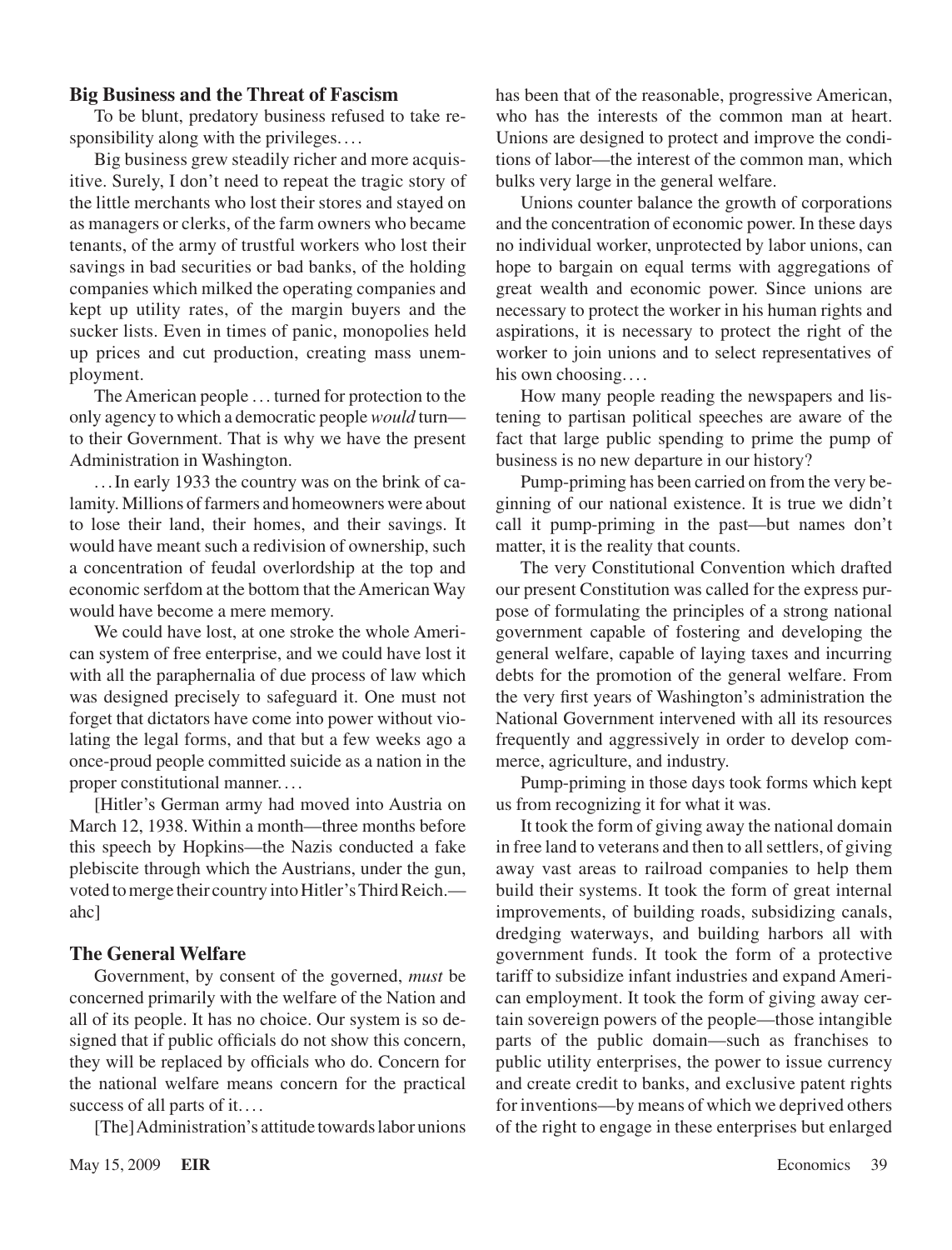

*Henry C. Carey, President Abraham Lincoln's chief economic advisor, elaborated the unbridgable difference between the republican American System and the feudal British System.*

our industries, put men to work, created buying power.

## **Real and False Accounting**

These are a few examples of the pump-priming which our American Government has engaged in for 150 years. Pump-priming is as American as corn on the cob.

Let me ask the people who deplore pump-priming in 1938 and complain bitterly about the growing national debt: Why were not similar complaints made while we were pump-priming away our national domain? Is it not because the national domain was never in the Federal balance sheet? When it was turned into purchasing power, it was just that much *net* purchasing power. Its loss did not create a bookkeeping deficit.

Today as we struggle with the problem of mass unemployment, we realize that the loss of the public domain was a very real loss regardless of its failure to result in a red mark on our bookkeeping ledger. . . .

Today when pump-priming requires an increase in our liabilities we are misled by the same sort of bookkeeping absurdity. In the past week we cashed in our assets without counting their dissipation on our books. We are spending billions of Federal dollars to give jobs and purchasing power to millions of our unemployed. Those unemployed are rebuilding the whole broad face of America. All their work is public work. They are replanting and protecting forests, saving the land and the wildlife, controlling floods and dust storms. They are building better schools and hospitals, better roads and bridges. Jobless teachers have taught more than 1 million adult illiterates to read and write English. That is almost 1/4 of all the illiteratesin the country. The unemployed are improving the health and the culture and the scientific knowledge of the entire Nation.

How do we keep books on this? Every dollar we spend to put the unemployed to work is carefully entered on the red side of the ledger. But for all the national wealth they have created in permanent improvements in public services, not one dollar is entered on the black side of the ledger as assets or credit. All this money is listed as expenditures, none as capital investments.

I do not care how the bookkeeping is done, except that it should not confuse the average citizen about the actual fiscal condition and operations of his Government

[Our program has created] social assets represented by the increase in the social wealth of the Nation, which a proper form of bookkeeping might well count as assets.

The problem of financing the public debt—any debt at whatever figure—is in the last analysis a problem of stimulating and maintaining the wealth-creating activities of the nation, whence come the taxes to pay the interest and principal on the debt.

## **The World Is Looking to the United States**

All over the world, men and women who love human freedom are looking to the United States to find the answer—the proper economic and social balance that will make democracy safe....

We are learning that if our democracy is less secure today than it was a century ago it is not because men and women esteem liberty less but because our de